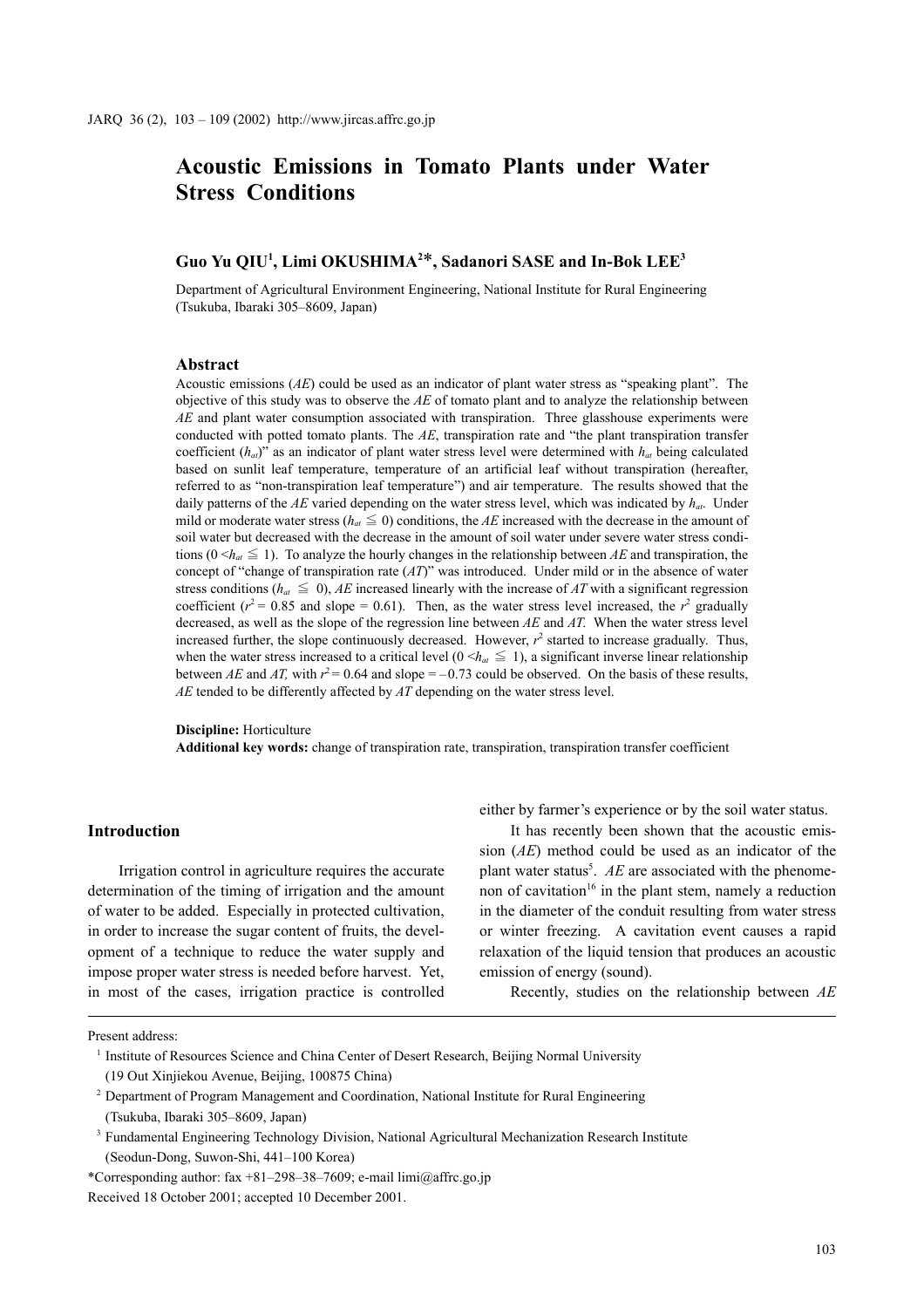and water stress have been reported by several researchers. Jones and Pena observed that *AE* increased with the increase of the water stress level in both potted and field apple trees<sup>2</sup>. Using Picea abies and Carob (Ceratonia siliqua) trees, Borghetti, Raschi and Grace<sup>1</sup> and Lo Gullo and Salleo (1991)<sup>4</sup> observed similar results. Salleo and Lo Gullo found that the *AE* counts increased significantly in water-stressed Carob tree<sup>13</sup>. Using detached leaves, Kikuta et al. compared *AE*, with the field water relationship, and pressure-volume curves of the leaves of 8 different woody species and reported that *AE* increased with the increase in the water stress level<sup>3</sup>. Matthews et al. found that *AE* were significantly higher on the leaves of vines at a lower water content than at higher water contents and a highly significant correlation was obtained from the regression of daily *AE* on the mid-day leaf water potential<sup>5</sup>. These studies indicated that *AE* could be used as an indicator of plant water stress.

In spite of the above studies, limited information for practical use of *AE* for irrigation and water stress management in protected cultivation is available, because most of the reports dealt with woody species, although most of the common crops in protected cultivation are herbaceous species. Additionally, to apply *AE* for automated irrigation control in protected cultivation, more detailed experimental studies on the relationship between *AE* and water stress as well as between *AE* and the plant water consumption associated with transpiration are required. Tyree et al. reported that cavitation events commonly occurred in corn grown under field conditions<sup>15</sup>. Okushima et al. monitored the *AE* of melon plant in relation to transpiration and concluded that *AE* could possibly become an index of crop water stress<sup>6</sup>. Compared with tree plants, *AE* in herbaceous plants were fewer and weaker.

The objectives of this study were to observe *AE* of tomato plants growing under different water stress conditions and investigate the relationship between *AE* and transpiration under different levels of plant water status.

## **Materials and methods**

#### **Measurements and experimental procedures**

Three separate glasshouse experiments were conducted at the National Institute for Rural Engineering in Japan. Fig. 1 shows a schematic representation of the set up of the instruments used for measuring *AE* and plant transpiration. One potted tomato plant (*Lycopersicum esculentum* Mill) var. 'Momotaro' was used in each experiment. The pot which was 0.30 m in height and 0.26 m in diameter was filled with commercial growing medium (Metro-Mix 350). The transpiration rate was

measured by weighing the pots with a SG32000 balance (Mettler Toledo Inc.) at 10 min intervals and the data were recorded with a computer. Sunlit leaf temperature, the temperature of a leaf made of green paper in which transpiration does not occur (hereafter referred to as "non-transpiration leaf temperature"), and air temperature were measured with C-C thermocouples at 5 sec intervals and recorded every 10 min with a 21X data logger (Campbell Scientific Inc.). Soil evaporation was assumed to be negligible as the soil surface was covered with an aluminum film.

*AE* sensor, attached to the plant lower stem, was a broadband ultrasonic *AE* transducer (AE-900S-WB, NF Kairo Sekkei Block Co., Ltd.), which had a high frequency band in the range from 100 to 1000 kHz. In Experiments 1 and 3, the *AE* signals were recorded with a 60 dB amplifier (9501, NF Kairo Sekkei Block Co., Ltd.). In Experiment 2, the *AE* signals were recorded with a Music System consisting of a 9604 local processor and a 9913 amplifier (NF Kairo Sekkei Block Co., Ltd.), which could amplify the *AE* signal to 80 dB. For this reason, more *AE* counts were recorded in Experiment 2 than in Experiments 1 and 3.

Experiment 1 was carried out in June 1997. In this experiment, irrigation was applied at 17:00 on June 9 and on June 13. Therefore, the period of June 10–13 could be considered to correspond to one cycle of water stress. In all the 3 experiments, to avoid the effect of plant growth on *AE*, the duration of each water stress cycle was relatively short and new leaves and buds were removed before the start of each water stress cycle. Experiment 2 was carried out in January and February 1998. In this experiment, data recorded during 2 water stress cycles



**Fig. 1. Schematic representation (not to scale) of the instruments set up for detecting acoustic emissions (***AE***) and transpiration of tomato plant**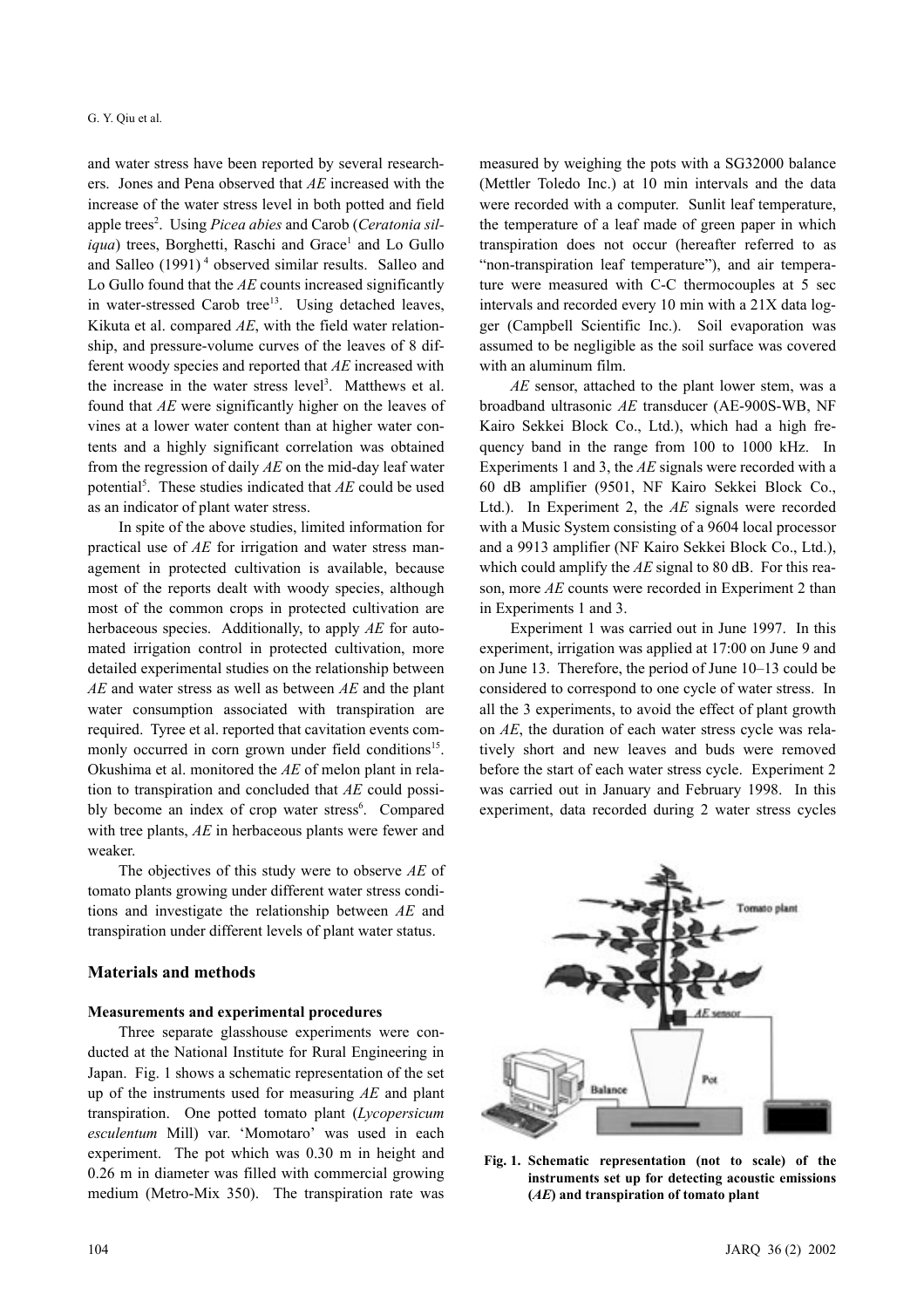(January 31 to February 5) were used for analysis. Experiment 3 was conducted in May and June 1999. In this experiment, data recorded during 2 water stress cycles (May 24 to June 2) were used for analysis.

#### **Two new concepts**

In this study, the "plant transpiration transfer coefficient (*hat*)" was used as an indicator of plant water stress. Qiu et al.<sup>7-12</sup> proposed this concept and its definition, history, and properties are briefly summarized here.

By introducing the non-transpiration leaf temperature  $(T_p)$ , a model to estimate plant transpiration was developed:

$$
T = R_n - R_{np} \frac{T_c - T_a}{T_p - T_a} \tag{1}
$$

where *T* is the transpiration rate (MJ  $m^{-2}$  per unit time), *Rn* and *Rnp* are the net radiation of sunlit leaf and nontranspiration leaf (MJ m<sup>-2</sup> per unit time) and  $T_c$ ,  $T_a$  and  $T_p$ are the sunlit leaf temperature, the air temperature, and the non-transpiration leaf temperature, respectively. Unit of temperature was expressed in ºC. For convenience, Eq. (1) will be referred to as Qiu's model. Comparison of the transpiration measured with a weighing lysimeter<sup>7,10</sup> and the transpiration simulated by the model  $ENWATBAL^{11}$ , confirmed that the use of Qiu's model was an accurate and simple means to estimate transpiration. Afterwards, Qiu's model was further extended for estimating soil evaporation by introducing the dry soil surface temperature<sup>12</sup>, and a soil evaporation transfer coefficient was defined<sup>8</sup>. The proposed soil evaporation transfer coefficient could be easily measured and was sufficiently stable to adequately estimate soil evaporation. Finally, the concept of *hat* was proposed as follows:

$$
h_{at} = \frac{T_c - T_a}{T_p - T_a} \tag{2}
$$

Theoretically,  $h_{at} \leq 1$ . If  $T_c = T_p$ , the maximum value of  $h_{at}$ is assumed to be  $(h_{at} = 1)$  and transpiration showed the minimum value (zero). This limit was determined by the lack of water for transpiration. On the other hand, when *hat* showed the minimum value, the transpiration could reach a maximum value (potential transpiration rate). This limit was determined by the available energy for transpiration. In this study, *hat* was adopted as daily value. The temperatures were averaged during the daytime in a day.

To better understand the relationship between *AE* and transpiration, the concept of "change of transpiration rate (*AT*)" was introduced. In this study, the unit of *AT* was g h–2. The values of *AT* could be positive, zero, or negative. *AT >* 0 indicated that the transpiration rate







**Fig. 3. Relationship between** *AE* **and transpiration rate (***T***) of tomato plant under different water stress conditions** 

a: No./mild water stress (June 10, 1997, Experiment 1), b: Moderate water stress (June 13, 1997, Experiment 1), c: Severe water stress (May 23, 1999, Experiment 3).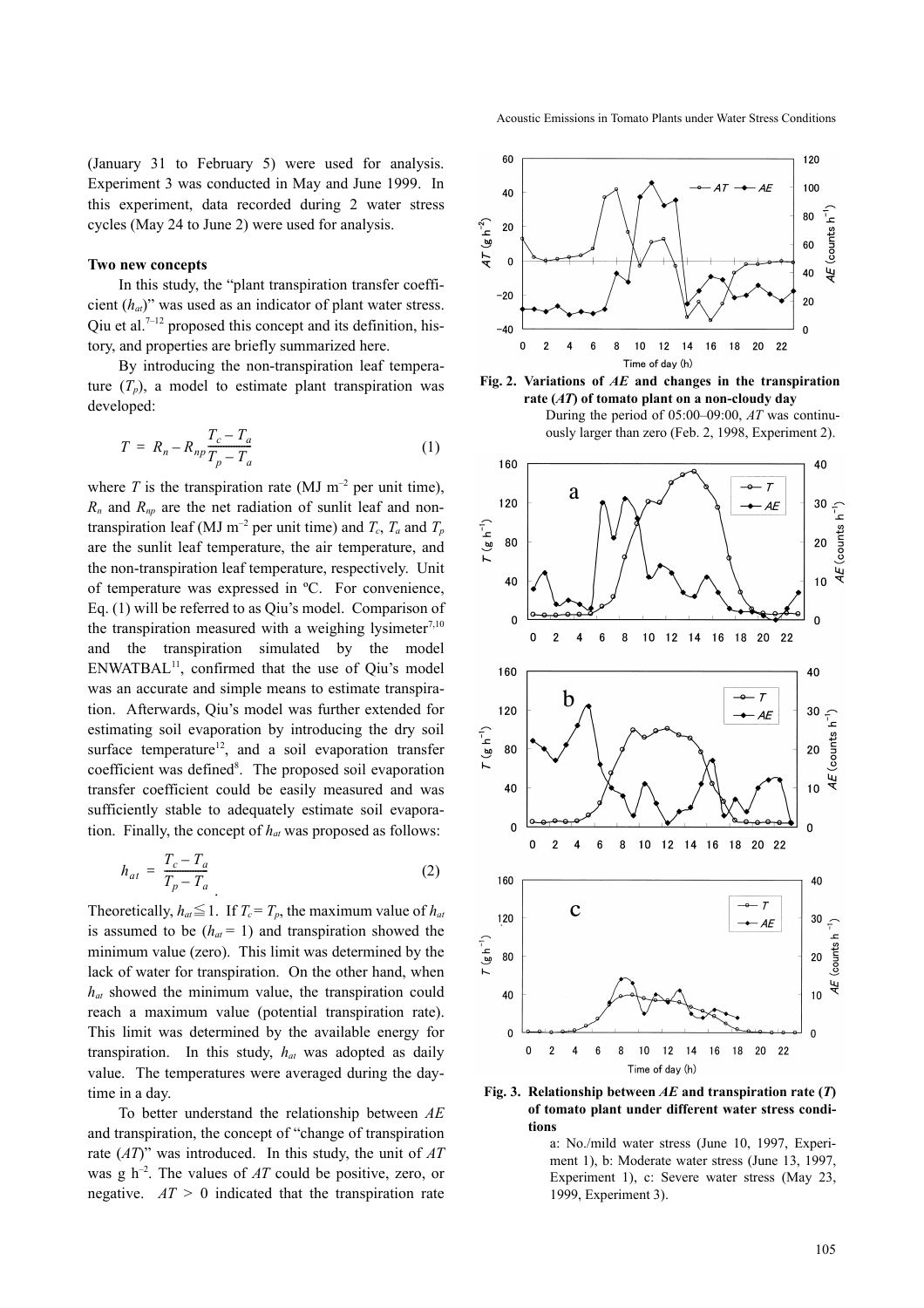increased.  $AT = 0$  indicated that the transpiration rate did not change, while  $AT < 0$  indicated that the transpiration rate decreased. On a non-cloudy day, usually *AT* was close to zero in the night, larger than zero in the morning and smaller than zero in the afternoon (Fig. 2). The *AT* value was larger than zero when the water moving state was very active.

### **Results**

### **Hourly variations of** *AE* **and transpiration rate**

Fig. 3a shows the hourly variations of *AE* and transpiration rate (*T*) of tomato plants on the first day after irrigation. *AE* obviously started to increase at 06:00, which corresponded to the time when the solar radiation started to increase. *AE* increased up to 30 counts  $h^{-1}$  during the period of 06:00–09:00 as *T* increased from 1 to  $100 \text{ g h}^{-1}$ . These results indicated that, in the absence of or under mild water stress conditions, *AE* increased significantly at the time when *T* decreased, namely *AT* > 0.

Fig. 3b shows the hourly variations of *AE* and *T* on the second day after irrigation. *AE* remained at a high level during the period of 00:00–06:00 and reached a maximum value of 30 counts h–1 at 06:00. *AE* decreased to 5–10 counts  $h^{-1}$  in the daytime after this peak. However, *T* showed a different distribution from that of *AE*. From 00:00 to 06:00, *T* remained at a lower level of 5 g h<sup>-1</sup>. *T* started to increase at 06:00 and reached a maximum value of 100 g  $h^{-2}$  at 09:00. The difference in the curves of  $AE$ and *T* showed that, under moderate water stress conditions, the peak of *AE* counts appeared earlier than the peak of *T*.

Fig. 3c shows the hourly variations of *AE* and *T* on the third day after irrigation, which corresponded to severe water stress conditions. *AE* remained low and decreased in the daytime. All the *AE* readings were in the range of  $5-15$  counts h<sup>-1</sup>. The maximum value of  $AE$  was 15 counts h–1 at 09:00 and then *AE* decreased gradually to 5 counts  $h^{-1}$  although during the nighttime,  $AE$  data could not be used for analysis because of the high background noise. *T* also remained low and the maximum value was around 40 g  $h^{-1}$ . Under severe water stress conditions on the third day, tomato plants experienced a water shortage, resulting in wilted leaves.

These results show that the hourly variations of *AE* did not always correspond to those of *T*.

#### **Daily variations of** *AE* **under different levels of plant water stress**

The use of *hat* enabled to compare different levels of plant water stress. Fig. 4 shows the daily relationship between *AE* and plant water stress during 5 water stress

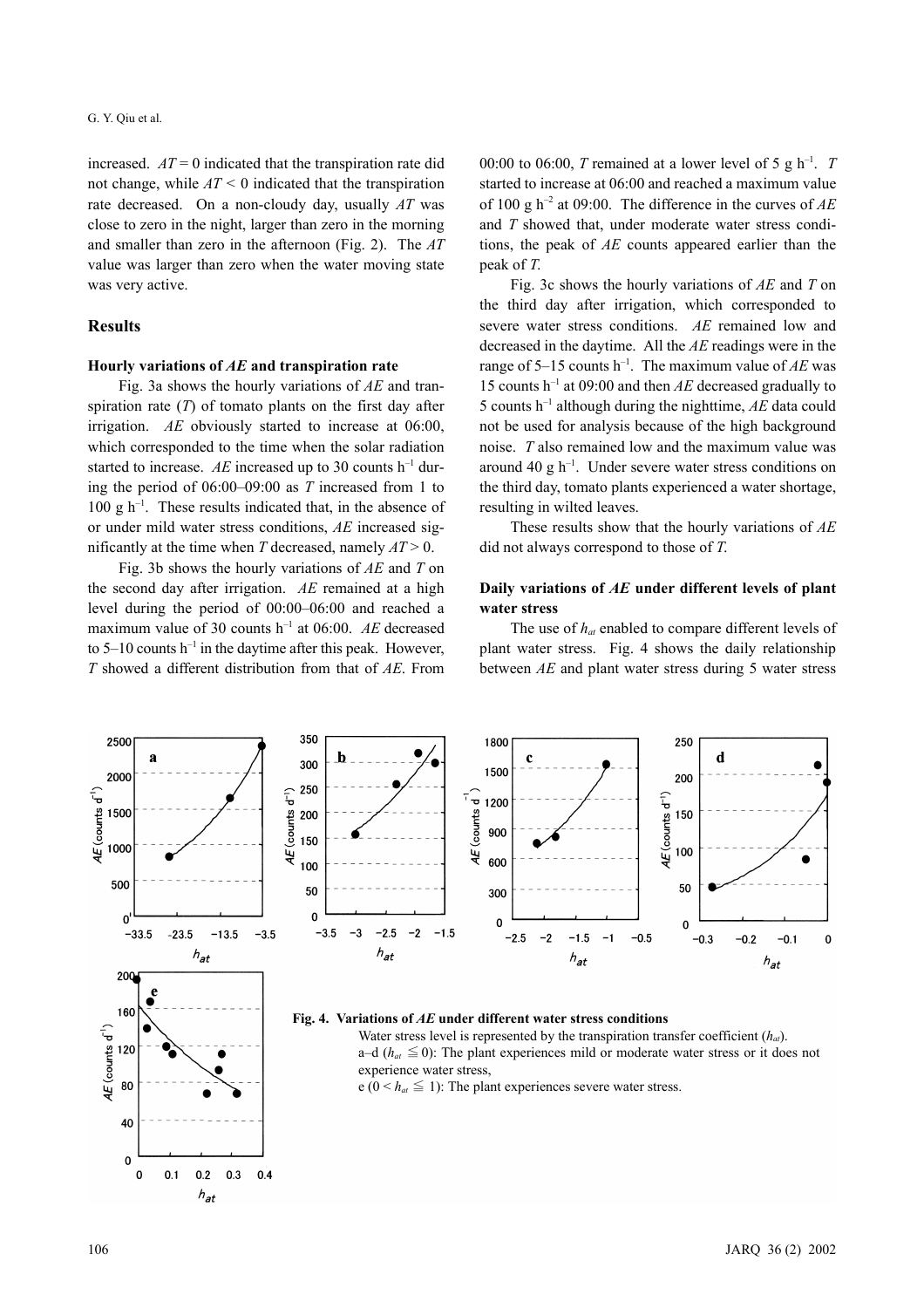

**Fig. 5. Relationship between** *AE* **and change in the transpiration rate (***AT***) of tomato plant under different water stress conditions** 

a: No./mild water stress, b–c: Moderate water stress, d: Severe water stress.

cycles (*hat* varied from –33.5 to 0.4).

Figs. 4a– 4d show the relationship between *AE* and the  $h_{at}$  under the  $h_{at} \leq 0$  condition. The daily maximum value of  $AE$  increased with increasing  $h_{at}$ . For example, in Fig. 4a, the  $AE$  and  $h_{at}$  values were 818 counts  $d^{-1}$  and  $-25.3$  on the first day after irrigation, 1,642 counts d<sup>-1</sup> and –11.1 on the second day after irrigation and 2,378 counts  $d^{-1}$  and  $-3.6$  on the third day after irrigation. Similar results are presented in Figs. 4b–4d. These results were in agreement with the findings of other researchers $1-5$ ,  $14$ .

On the other hand, as shown in Fig. 4e, *AE* decreased with increasing *hat* under severe water stress conditions ( $0 \leq h_{at} \leq 1$ ). The daily maximum *AE* counts and the corresponding  $h_{at}$  values were 200 counts  $d^{-1}$  and 0. The *AE* and  $h_{at}$  values were 50 counts  $d^{-1}$  and 0.4 (maximum value).

These results showed that the daily maximum *AE* counts varied depending on the level of the plant water status. Especially, the fact that daily maximum *AE* counts decreased with increasing plant water stress under severe water stress conditions had not been reported elsewhere. It might thus be dangerous to control the water supply by using only daily *AE* counts.

Furthermore, in the hourly values of *AE* and *hat*, a similar relationship to the daily relationship could not be observed. Further investigations should be carried out for hourly control of the water supply.

# **Relationship between hourly** *AE* **and** *AT*

Fig. 3a shows that the increase in *AE* followed the increase of the transpiration rate as long as the transpiration rate was continuously increasing. Therefore, the hourly relationship between *AE* and *AT* under the condition  $(AT > 0)$  was analyzed in this study.

Fig. 5 shows the hourly relationship between *AE* and  $AT$  ( $>$  0) under different water stress levels. The data of *AE* and *AT* in Fig. 5 were normalized by dividing the values with the average values in each experiment, because the recorded values in each experiment were considerably different due to the plant water status, environmental characteristics, and measuring methods. Figs. 5a–5d show that plant water stress gradually increased. Fig. 5a shows the situation under mild conditions or in the absence of water stress conditions. *AE* increased with the increase of *AT* and a significant linear relationship with a regression coefficient  $r^2 = 0.85$  and slope = 0.61 was observed between *AE* and *AT*. As water stress increased (Fig. 5b), the significance and the slope of the regression line between *AE* and *AT* decreased ( $r^2 = 0.38$  and slope = 0.38). When the water stress further increased (Fig. 5c), the significance and the slope of the regression line between *AE* and *AT* still decreased ( $r^2 = 0.11$ , slope =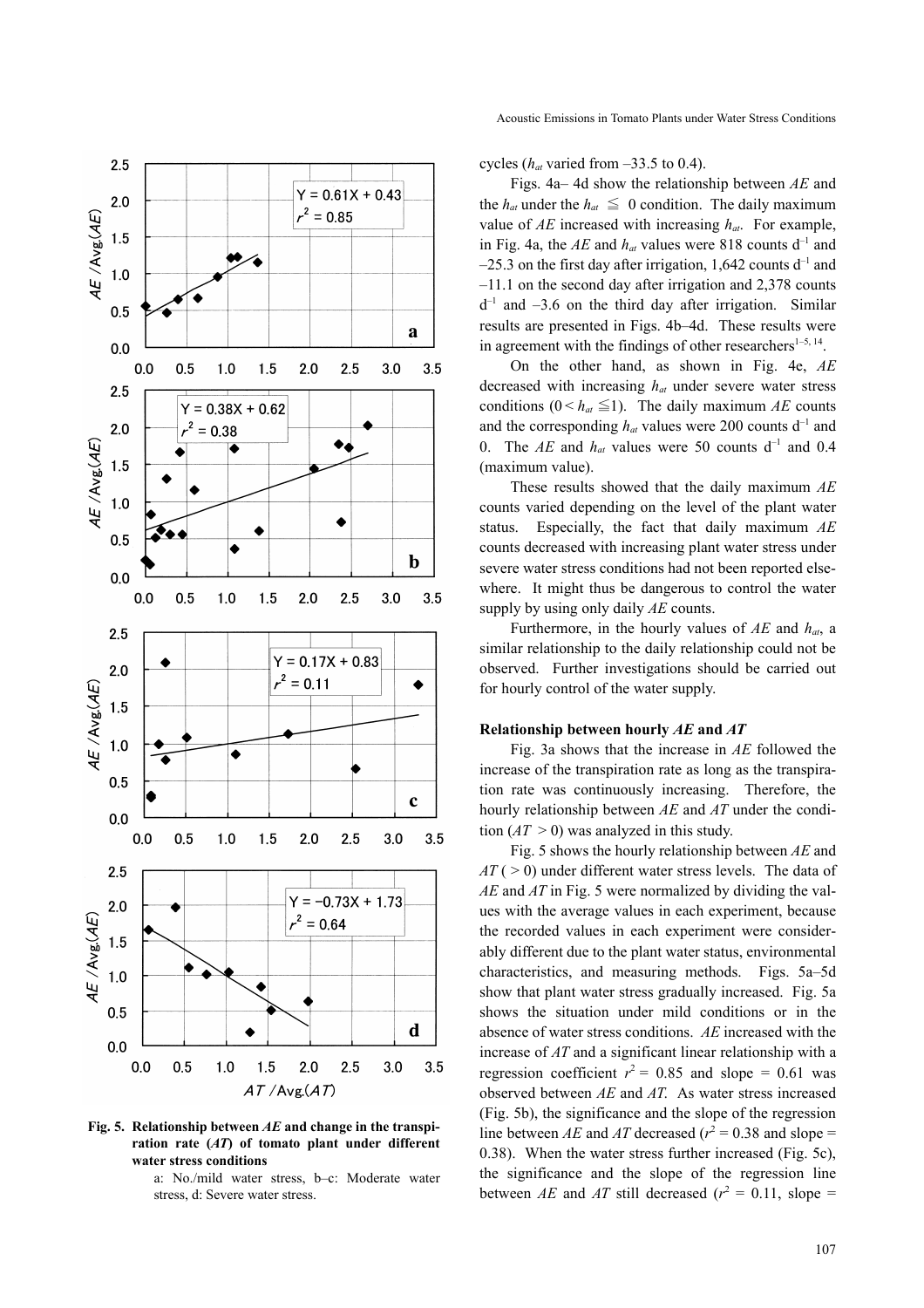0.17). As shown in Fig. 5d, under severe water stress conditions, *AE* decreased with increasing *AT*. A significant inverse linear relationship (slope  $= -0.73$ ) with the regression coefficient  $r^2$  = 0.64 was observed. Under this condition, tomato plants experienced water stress and part of the leaves wilted. In this case the significant inverse linear relationship between *AE* and *AT* could be used as an indicator of critical water supply. Additionally, it might be possible to continue to impose water stress upon the plants by monitoring the slope value although the regression coefficient was low.

#### **Discussion**

Our results showed that *AE* of tomato plant could be readily measured. However, compared with woody plants, *AE* in tomato plants were fewer and weaker. Measurement of *AE* in herbaceous plants tended to be more easily affected by the background noise. Further improvement of *AE* measurements in herbaceous plants is required.

Hourly variations of *AE* showed that (Fig. 3) under mild or in the absence of water stress conditions, when *T* started to increase with solar radiation in the morning, a significant increase in *AE* could be observed. However, this relation between *AE* and *T* was not observed under moderate or severe water stress conditions, presumably because even under mild or in the absence of water stress conditions, there is often a time lag between the transpiration and water supply from the root as long as the transpiration rate increases, which leads to cavitation. Afterwards, conduits with cavitation may be soon replenished with liquid water since there is enough water available in the root system. This process (cavitation and replenishment) may be repeated and consequently *AE* increase with the increase of the transpiration rate. It was assumed that under moderate or severe water stress conditions, *AE* do not increase with the increase of the transpiration rate, because the root system cannot absorb enough water to replenish the conduits with cavitation. These findings indicate that (1) the changes in the characteristics of *AE* depending on water stress conditions may be used as an alarm to apply water for irrigation; (2) *AE* may be affected by the change in the transpiration rate. This hypothesis was further tested as follows.

The daily maximum value of *AE* increased with the increase of the water stress level under mild or moderate water stress conditions ( $h_{at} \leq 0$ ). In this study, the maximum values of  $h_{at}$  were  $-1.7$  and  $-1.0$  in Experiments 1 and 2, respectively. In these 2 experiments, tomato plants grew well in the absence of severe water stress. The relationship between *AE* and *hat* shown in Fig. 5e, however, was different from the relationship in these 2 experiments. In Experiment 3, the maximum value of  $h_{at}$  was larger than 0.3. As mentioned above,  $0 < h_{at} \leq 1$  indicates that the tomato plants experienced severe water stress. This may account for the fact that other researchers did not observe this phenomenon because, in their experiments, the plants were not subjected to severe water stress unlike in Experiment 3. This daily relationship between *AE* and plant water stress is useful for analyzing the mechanism of *AE*, but only the daily value of *AE* may not be sufficient to become an indicator of water supply.

To further test the hypothesis that *AE* are affected by the changes in the transpiration rate, the relationship between *AE* and *AT* was analyzed assuming that *AT* was continuously larger than zero. Generally, this condition can only be satisfied in the morning hours of a noncloudy day. The results are as follows: (1) Under mild or in the absence of water stress conditions, it was found that *AE* decreased with increasing *AT*. There was a significant linear relationship between *AE* and *AT*, with a high regression coefficient and the value of the slope of the regression line was large; (2) When the water stress level increased, the value of the slope of the regression line between *AE* and *AT* gradually decreased. The significance of the regression relationship between *AE* and *AT* also gradually decreased; (3) When the water stress further increased, although the value of the slope of the regression line continuously decreased, the significance of the regression line started to increase. Finally, after the water stress increased to a severe level, an inverse linear relationship with a significant regression coefficient could be observed between *AE* and *AT*. Under these conditions, the plants experienced water stress and irrigation was absolutely necessary. Therefore, a significant inverse linear relationship between *AE* and *AT* could be used as an indicator of critical water supply. Additionally, adjustment of the water supply to keep a selected slope of *AE* and *AT* could be performed to impose a proper water stress upon the plant. It might be possible to make tomato fruits sweeter. To apply the technique of proper water stress control, however, some problems still remain to be solved because of the low regression coefficient when the value of the slope of the regression line was medium. Furthermore, the relationship between *AE* and *AT* can be applied only under *AT* > 0 conditions. Probably, in the morning as long as *AT* > 0, the amount of water supply could be controlled depending on any model using the slope, and in the afternoon when *AT* becomes <0, the amount of water might be determined based on the balance of water consumption associated with transpiration.